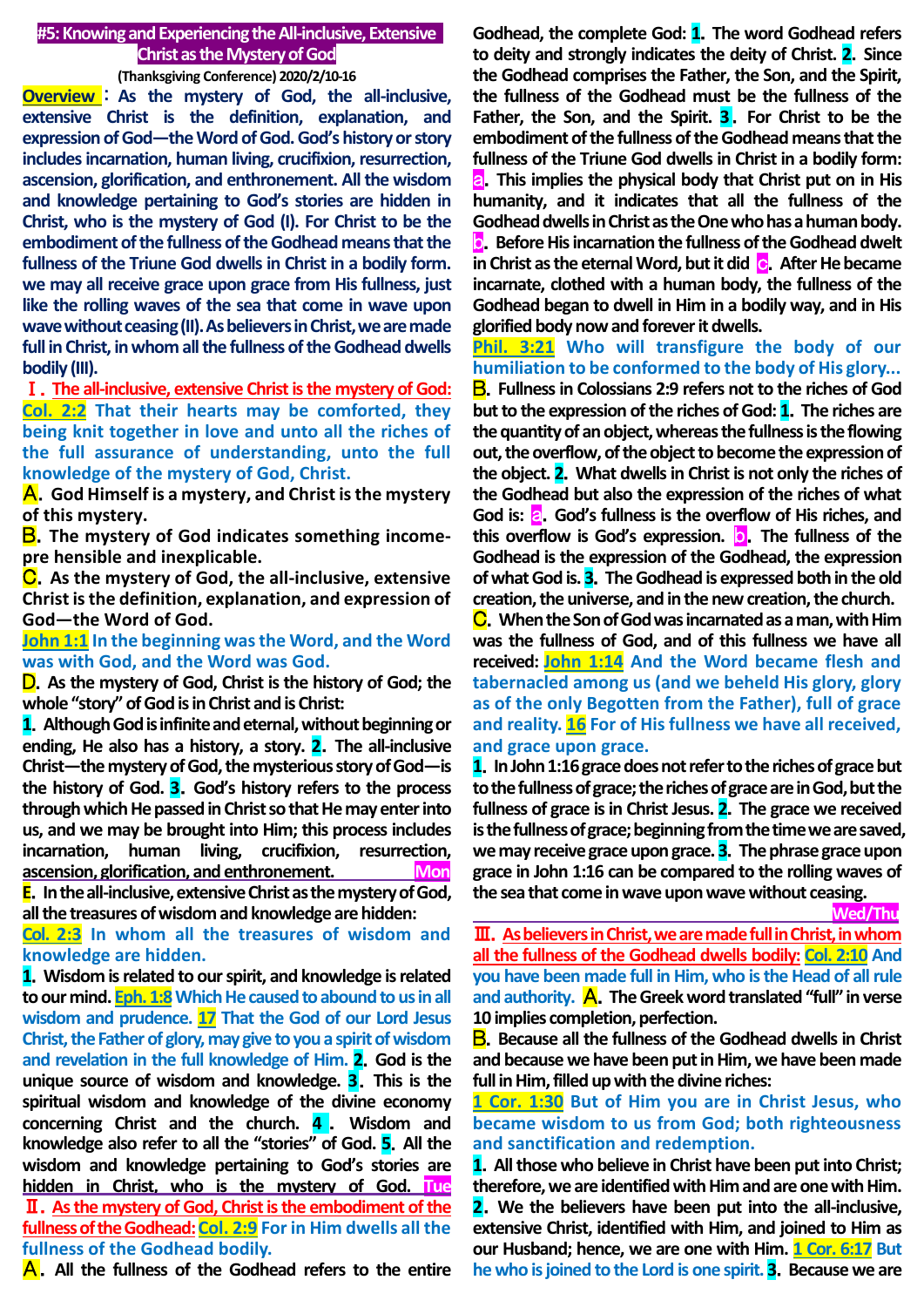**one with Christ, we partake of all that He has accomplished, obtained, and attained; we inherit all that Christ has experienced and passed through, receiving all that He is and has. 4**.**All that He has passed through is now our history, and all that He has obtained and attained is our inheritance. 5**.**The result is that all that He is and all that He has belong to us, and all that He has experienced has become out history. Col. 3:1 If therefore you were raised together with Christ, seek the things which are above, where Christ is, sitting at the right hand of God.**

C.**We need to have a full realization of what we have in Christ and to exercise faith to partake of all that is ours in Christ.**

D.**Because this fullness is all-inclusive, it accomplishes everything for us, it fully satisfies and supplies us, and it makes us full, perfect, and complete.**

**E**.**We have the all-inclusive, inexhaustible fullness that dwells in Christ bodily, and in Him we are made full.** 

**Eph. 3:8 To me, less than the least of all saints, was this grace given to announce to the Gentiles the unsearchable riches of Christ as the gospel. Fri/Sat Crucial Point**⑴**:Making Christ as wisdom and experience God's history, God's story in the business life**

**OL1:Although God is infinite and eternal, without beginning or ending, He also has a history, a story. OL2:God's history refers to the process through which He passed in Christ so that He may enter into us, and we may be brought into Him; this process includes incarnation, human living, crucifixion, resurrection, ascension, glorification, and enthronement.**

**OL3:All the wisdom and knowledge pertaining to God's stories are hidden in Christ, who is the mystery of God.**

**Before we were saved, we were not wise. However, once we are saved, we can experience Christ as our wisdom. All believers should be wise. This is practical. We need to experience Christ as our wisdom in how we spend our time and our money. Christ is real wisdom. When we live by Christ, He is our wisdom. We are not wise when we do not live by Christ or when Christ is unable to live in us. Christ is always in us, but we often do not allow Him to live in us. When Christ lives in us, He becomes our wisdom.**

**Paul told the Colossian believers that all the treasures of genuine wisdom and knowledge are hidden in Christ. This is the spiritual wisdom and knowledge of the divine economy concerning Christ and the church. Wisdom is related to our spirit, and knowledge is related to our mind.**

**Moreover, wisdom and knowledge refer to all the "stories" of God.... All the wisdom and knowledge pertaining to God's stories are hidden in this Christ who is the mystery of God.**

# **Application to the young working saints and graduate students**

**God is infinite and eternal, but in relation to humanity, God has a history, a story. The eternal God has entered into the time and put on the humanity about 2000 years ago. Then the incarnated God has experienced human living on the earth and experienced human suffering, trials and laborand started His ministry on the earth at the age of 30. He preached the gospel, called out His disciples and sent them out to preach the gospel. At the age of 33 and half, He died on the cross to pay off all the dept of the righteous requirement of the law** 

**toward the sinners and accomplished His redemption. Then He entered into Hades and traveled there for 3 days and resurrected from the dead and became the life-giving Spirit. Then the Lord has ascended to the right had of God and started His heavenly ministry. Now He is interceding for the believers and gospel friends in His heavenly ministry. It is for the church to practice God's will on the earth. This is the history the eternal God had experienced in the humanity of Jesus. This history was designed by God in His wisdom (Hymn 24). Who can imagine the wonderful story of this mystery? And who can think of this excellent redemption of Christ? The dilemma between God's love and righteousness was solved by the redemption, and the way to carry out the plan by God's life was opened. Please experience God's story, His history by making Christ as wisdom in your business life.**

**1Cor. 2**:**9 But as it is written, "Things which eye has not seen and ear has not heard and which have not come up in man's heart; things which God has prepared for those who love**  Him." 10 But to us God has revealed them through the Spirit, **for the Spirit searches all things, even the depths of God. 11 For who among men knows the things of man, except the spirit of man which is in him? In the same way, the things of God also no one has known except the Spirit of God.** 

**This story of God was designed in the wisdom. This wisdom is hidden in Christ. You may have wisdom, but that wisdom in not of Christ. For example, when man earns money, it is likely to spend money and time for the silly things. The rich people have tendency to have women besides his own wife outside and commit fornication. Or they tend to waste money by getting several extremely expensive sportscars. This shows that they don't have wisdom to use money and time in a proper way.** 

**Regardless of your being rich materially or not, please experience wisdom and knowledge hidden in Christ and**  experience God's story in your business life. Because business **life is busy, you need to experience Christ as wisdom in the matter of how to use money and time. If you frequently attend your boss or colleagues for the unnecessary party, your work efficiency will go down. Because the excessive overwork to build up relationship by relying on your own wisdom will exhaust you and prevent you from work in a refreshed way. Rather if you can cooperate with the heavenly ministry of Christ and go out for gospel and shepherding with brothers and sisters, you can be refreshed, revived and blessed. Then you can go home and sleep well in peace. And concerning the surplus, by offering to the church, you can be blessed materially and spiritually. Lord is the source of every blessing. Prayer**:**"Oh Lord Jesus, Christ as the mystery of God is God's history and story. This story was designed in God's wisdom. This is the wisdom far excelling above man's wisdom and it's hidden in Christ Let me experience God's history and story by making Christ as wisdom and not to rely on my own wisdom in my business life or research life." Crucial Point**⑵**:Christ is the fullness of God from which we all receive and the we build up the church, the fullness of Christ. OL1: The riches are the quantity of an object, whereas the fullness is the flowing out, the overflow, of the object to become the expression of the object. OL2: When the Son of God was incarnated as a man, with Him was the fullness of God, and of this fullness we have all received.**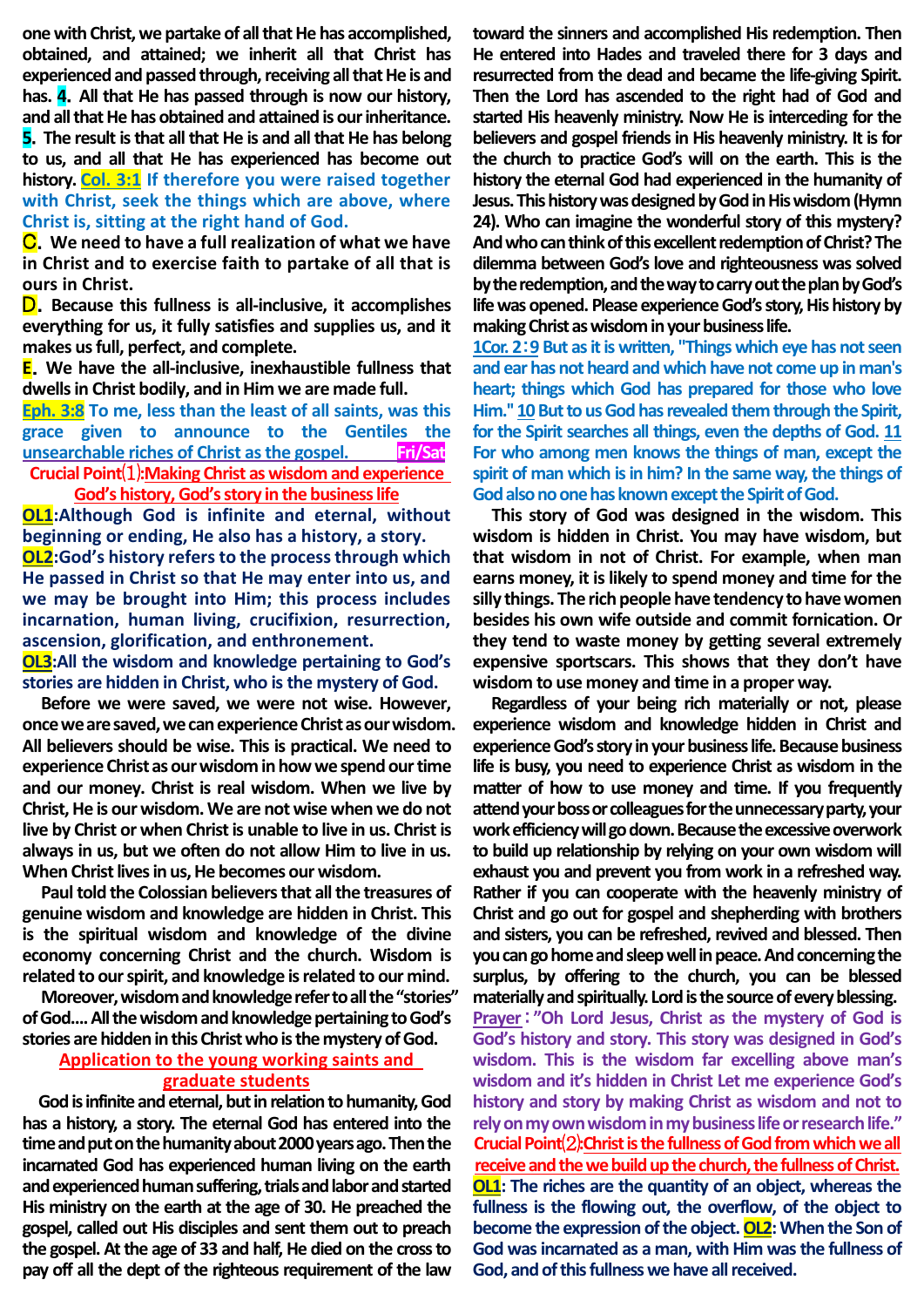**OL3: The phrase grace upon grace in John 1:16 can be compared to the rolling waves of the sea that come in wave upon wave without ceasing.**

## **John 1:16 For of His fullness we have all received, and grace upon grace. Col. 2:9 For in Him dwells all the fullness of the Godhead bodily.**

**It is not easy to understand [John 1:16]. A teacher of the Greek language once said that grace upon grace can be compared to the waves of the sea, which roll in wave upon wave without interruption. In this verse grace does not refer to the riches of grace but to the fullness of grace. The riches of grace are in God, but the fullness of grace is in Christ Jesus. Hence, the grace thatwe receive is the fullness of grace. The Jews do not know the Lord Jesus, and they do not receive Him. They only have the Father but not the Son. Hence, the most that they can enjoy is the rich love of God. They cannot enjoy the fullness of the love of God as Christians can.**

**Now we can understand John 1:16. This verse says that we have received "of His fullness," not "of His riches." Fullness, not riches, is used in this verse. This can be compared to water within a cup being the riches and to the water that overflows the cup being the fullness. The Lord Jesus is the overflow of God; the Son is the overflow of the Father. Here is an illustration. Before I was married in 1928, I was a bachelor. Even though I was young and strong, I did not have an "overflow." Today, however, my eight children, their spouses, and my third generation add up to more than thirty people. This is my overflow. The riches are seen in the father, and the fullness is seen in the children.**

## **Application to the serving ones**

**The fullness is different from the riches. The fullness is overflowing of the riches. If water is in a cup, but is not overflowing out from the cup, then it is not fullness. Even water is rich in the cup, it can be fullness only after the water starts overflowing. You are receiving not from the riches but from the fullness. This means that it comes to you like the rolling waves that come in wave upon wave without ceasing. This indicates us the followings:**

⑴**All the fullness of the Godhead, the Father, the Son, and the Spirit, dwells in Christ. As soon as you come to Christ, all the riches of God will overflow so that you can easily enjoy them. You do not need to get into the cup to find out them. Only you need is to come to the Lord. Then you can enjoy them.**

⑵**God the Father is the source of this fullness, the unlimited source that can keep flowing even after flowing from eternity to eternity. You never need to worry of running out.** ⑶**In your daily life, go to your office or school with full of joy and power by receiving this fullness. Never go with the gloomy face like unbelievers. Christ in whom the fullness of God is dwelling is in you. Going to your office with full of joy every day is very important for you.**

⑷**In your various services, you must overflow Christ and magnify Christ. For example, when you are going to do service of printing out the handouts and distributing them on the chairs, exercise your spirit and pray, "O Lord Jesus, I distribute these handouts by placing them straight carefully. May brothers and sisters sitting here after coming from their work or school, can return to their spirit and exercise their spirit to touch the words of the Bible in this handouts." Then not only you can prepare for the meeting outwardly but also** 

**prepare for the meeting spiritually.**

## ⑸**You should build up the church as the fullness of Christ by receiving this fullness.**

**Prayer: "O Lord Jesus, I am receiving grace upon grace from the fullness of the Lord. I come to Christ to receive the overflowing grace. In this matter, I need to set aside my old concept. According to the revelation of the Bible, because I am receiving from the fullness, I never become poor in my daily life and my services. Praise the Lord. In my services, may I be able to overflow Christ! It is for building up the church, the fullness of Christ. Amen!"**

# **Crucial Point**⑶**: Since the believers have been married**

## **to Christ, identified with Him, they are richer than the millionaire. Experience and announce the unsearchable riches of Christ by faith.**

**OL1: We the believers have been put into the all-inclusive, extensive Christ, identified with Him, and joined to Him as our Husband; hence, we are one with Him.**

**OL2: All that He has passed through is now our history, and all that He has obtained and attained is our inheritance.OL3: We need to have a full realization of what we have in Christ and to exercise faith to partake of all that is ours in Christ.**

**Eph. 3:8 To me, less than the least of all saints, was this grace given to announce to the Gentiles the unsearchable riches of Christ as the gospel.**

**We are members of the all-inclusive Christ. We have been put into Him, identified with Him, truly "married" to Him. Hence, we are one with Him. All that He has passed through is now our history, and all that He has obtained and attained is our inheritance.**

**Although some Christians have a doctrinal knowledge of this, a mere mental understanding of our union with Christ is not adequate. We need to exercise faith in order to partake of all that is ours in Christ. We should not consider ourselves poor, just as a poor woman who has married a rich man should no longer think of herself as poor. Even though she may feel poor, she must practice applying the fact that the riches of her husband belong to her.**

**In their prayers, some Christians like to declare how poor, pitiful, and low they are. This kind of prayer is without faith or assurance. We need to believe with full assurance that we are one with the rich, all-inclusive Christ, with the One who is the embodiment of all the fullness of the Triune God. If we realize this with full assurance, we shall never consider ourselves poor.**

**Do not believe your feelings about yourself, but look away to Christ. Exercise your faith to realize what He is, what He has passed through, what He has obtained and attained, and where He is today. Since He is in the third heaven and we are one with Him, we are in the third heaven also.... We have been placed into the Christ who is unsearchably rich.**

**In Ephesians 3:8 Paul speaks of the unsearchable riches of Christ. We are more than billionaires because the riches we have are greater than can be counted. We simply have no idea what vast riches we possess in Christ. Often we have prayed, "Lord, I am poor and pitiful." But not many have prayed in this way: "Lord, I thank You that I am rich, complete, and full. Lord Jesus, because I am in**